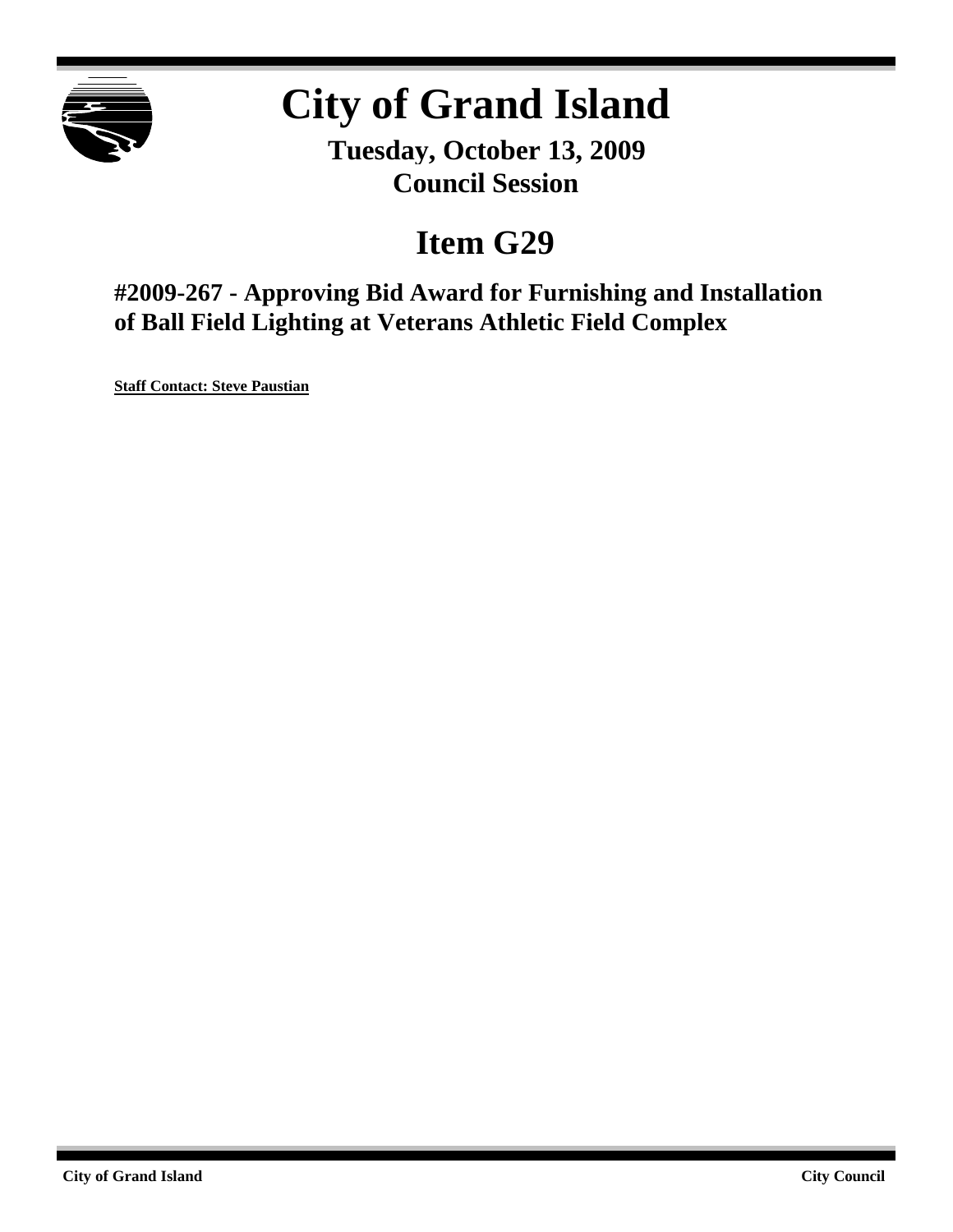## **Council Agenda Memo**

| From:           | <b>Steve Paustian, Park and Recreation Director</b>                                                              |  |
|-----------------|------------------------------------------------------------------------------------------------------------------|--|
| <b>Meeting:</b> | October 13, 2009                                                                                                 |  |
| Subject:        | Approving Bid Award for Furnishing and Installation of<br>Ball Field Lighting at Veterans Athletic Field Complex |  |
| Item $\#$ 's:   | $G-29$                                                                                                           |  |
| $Presenter(s):$ | Steve Paustian, Park and Recreation Director                                                                     |  |

### **Background**

On August 16, 2009 the Park and Recreation Department, advertised for bids for the Furnishing and Installation of Ball Field Lighting at the Veterans Athletic Complex. Six firms provided bids for this work. The low responsible bid was provided by Ensley Electrical Service Inc. of Grand Island, NE in the amount of \$231,277.00.

#### **Discussion**

Because of the relocation of the State Fair to Grand Island it is necessary to move the athletic complex currently located at Fonner Park to a new site. The new site is located just south of Eagle Scout Park. Ball Field lighting is necessary to allow for night games. Fund number 40044450 90122 Soccer/Bball Fields-Vets Home has funds budgeted for this purpose. Because of the favorable bid it is the intention of the Park and Recreation Department to have the lights currently located at Fonner Park erected at the new site to aid in the development of "Phase 2".

### **Alternatives**

It appears that the Council has the following alternatives concerning the issue at hand. The Council may:

- 1. Move to approve
- 2. Refer the issue to a Committee
- 3. Postpone the issue to future date
- 4. Take no action on the issue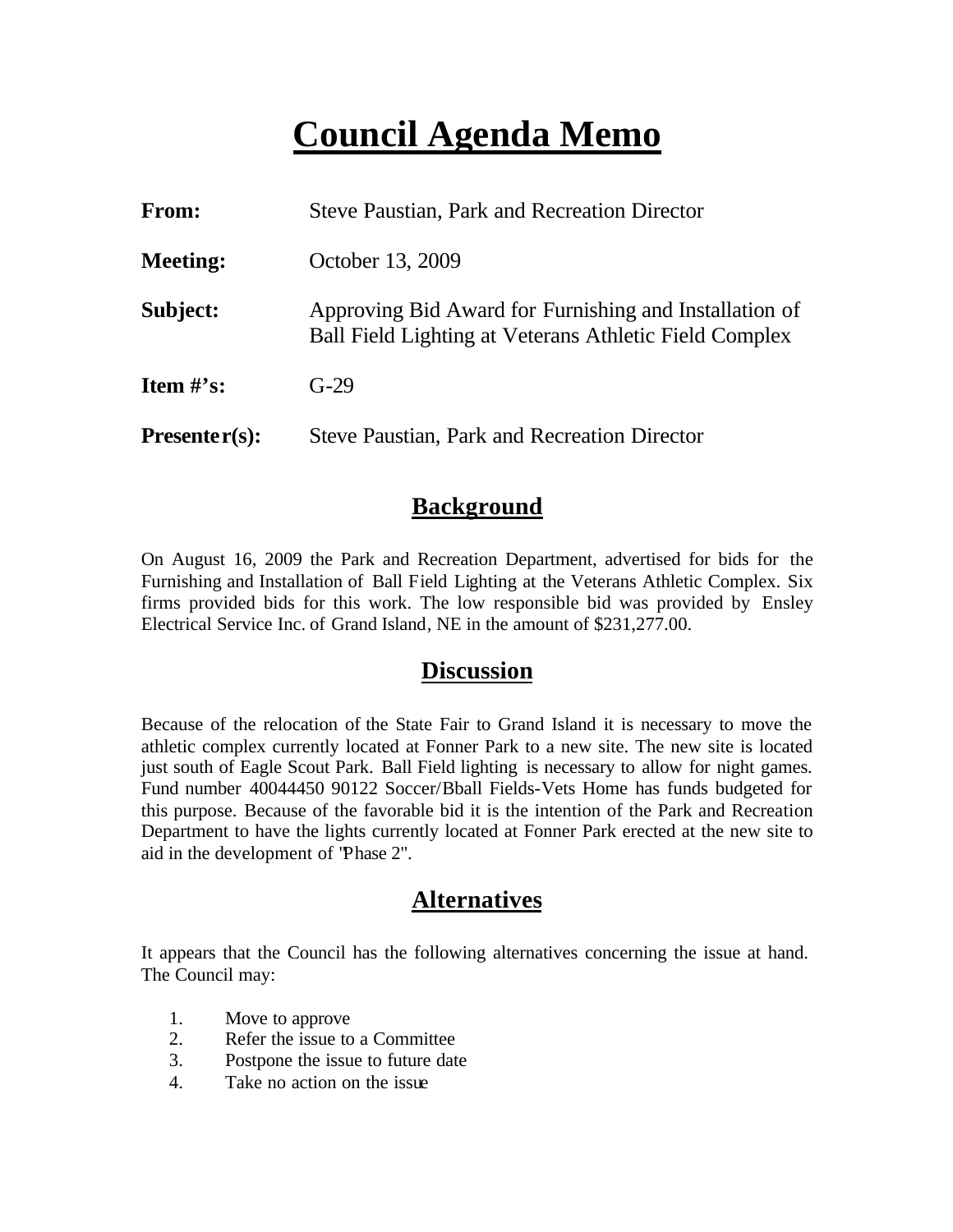## **Recommendation**

City Administration recommends that the Council approve the award of a contract to Ensley Electrical Services in the amount of \$231,277.00

## **Sample Motion**

Move to award contract to Ensley Electrical Services to Furnish and Install Ball Field Lighting at the Veterans Athletic Field Complex.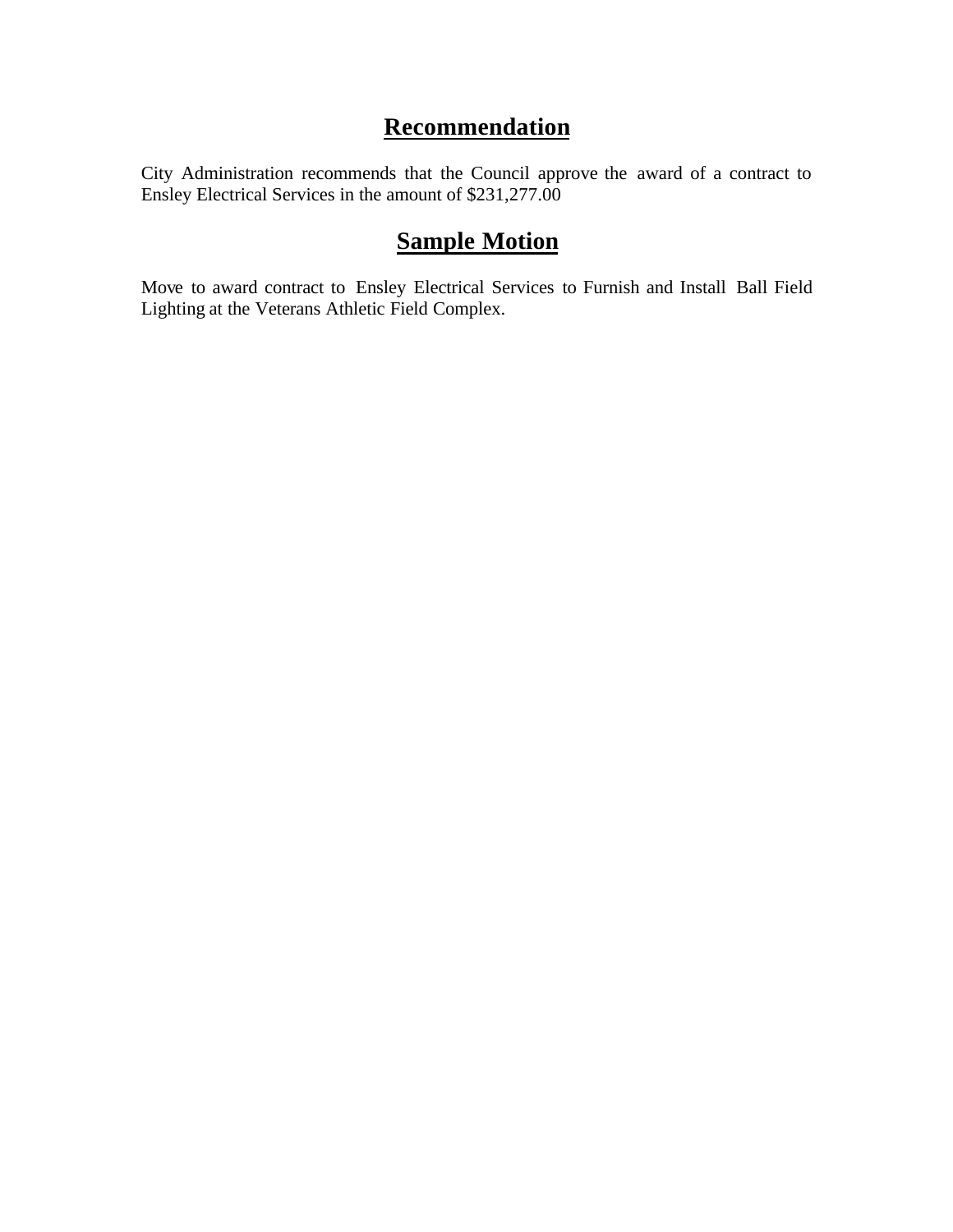#### *Purchasing Division of Legal Department* **INTEROFFICE MEMORANDUM**



Wes Nespor, Purchasing Agent

*Working Together for a Better Tomorrow, Today*

#### **BID OPENING**

| <b>BID OPENING DATE:</b> | September 15, 2009 at 11:00 a.m.                                                              |
|--------------------------|-----------------------------------------------------------------------------------------------|
| <b>FOR:</b>              | Furnishing & Installation of Ball Field Lighting at Veterans<br><b>Athletic Field Complex</b> |
| <b>DEPARTMENT:</b>       | <b>Parks &amp; Recreation</b>                                                                 |
| <b>ESTIMATE:</b>         | \$400,000.00                                                                                  |
| <b>FUND/ACCOUNT:</b>     | 40044450-90122                                                                                |
| <b>PUBLICATION DATE:</b> | <b>August 16, 2009</b>                                                                        |

**NO. POTENTIAL BIDDERS: 9**

#### **SUMMARY**

| <b>Bidder:</b>                  | <b>Jon Schwartz Electric</b>    | <b>IES</b> Industrial, Inc.             |
|---------------------------------|---------------------------------|-----------------------------------------|
|                                 | Omaha, NE                       | <b>Grand Island, NE</b>                 |
| <b>Exceptions:</b>              | <b>Noted</b>                    | <b>Noted</b>                            |
| <b>Bid Price:</b><br>Alternate: | \$147,000.00                    | \$123,038.00                            |
| <b>Metal Poles:</b>             | \$329,145.00                    | \$309,151.00                            |
| <b>Wood Poles:</b>              | No Bid                          | \$274,405.00                            |
| <b>Concrete Poles:</b>          | No Bid                          | No Bid                                  |
| <b>Bidder:</b>                  | <b>Middleton Electric, Inc.</b> | <b>Ensley Electrical Services, Inc.</b> |
|                                 | <b>Grand Island, NE</b>         | <b>Grand Island, NE</b>                 |
| <b>Exceptions:</b>              | <b>None</b>                     | <b>Noted</b>                            |
| <b>Bid Price:</b>               | \$132,615.00                    | \$121,575.00                            |
| <b>Alternate:</b>               |                                 |                                         |
| <b>Metal Poles:</b>             | \$327,800.00                    | \$333,277.00                            |
| <b>Wood Poles:</b>              | \$238,040.00                    | \$231,277.00                            |
| <b>Concrete Poles:</b>          | No Bid                          | No Bid                                  |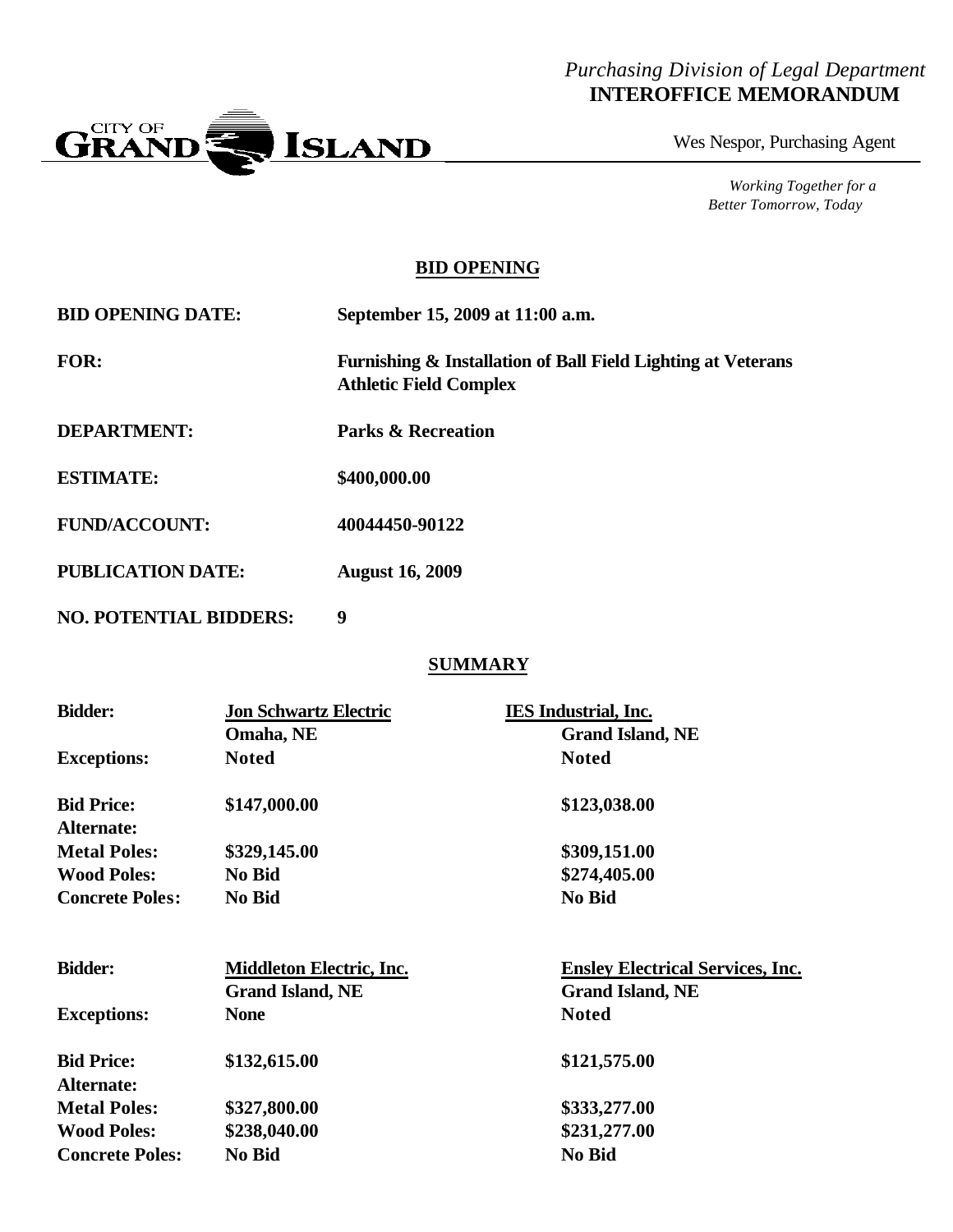| <b>Bidder:</b>                  | <b>Ardent Lighting Group</b> | <b>Heartland Electric Company</b> |  |
|---------------------------------|------------------------------|-----------------------------------|--|
|                                 | <b>Knoxville, IA</b>         | <b>Grand Island, NE</b>           |  |
| <b>Exceptions:</b>              | <b>None</b>                  | <b>None</b>                       |  |
| <b>Bid Price:</b><br>Alternate: | \$170,146.00                 | \$140,976.00                      |  |
| <b>Metal Poles:</b>             | \$328,188.00                 | \$482,290.00                      |  |
| <b>Wood Poles:</b>              | \$296,604.00                 | \$286,970.00                      |  |
| <b>Concrete Poles:</b>          | \$306,166.00                 | No Bid                            |  |

cc: Steve Paustian, Parks & Rec. Director Patti Buettner, Parks & Rec. Secretary Dale Shotkoski, City Attorney Wes Nespor, Purchasing Agent Jeff Pederson, City Administrator

**P1363**